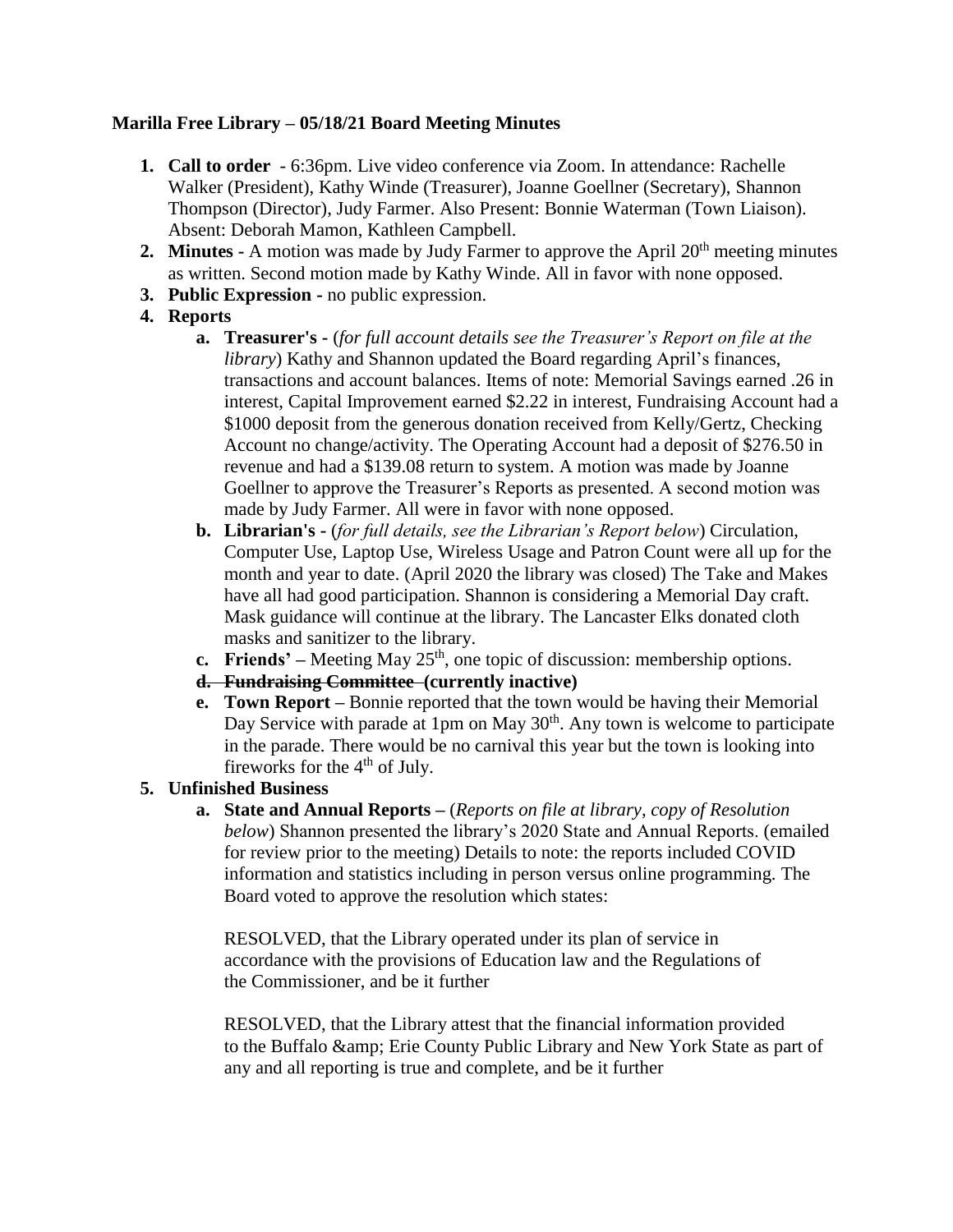RESOLVED, that the "Annual Report" was reviewed and accepted by the Board of Trustees.

(3 ayes/0 noes)

- **b. Town Contract –** Rachelle was unable to take the contract to the Town Hall but will take care of it prior to the next meeting.
- **6. New Business**
	- **a. New Trustee Oath of Office –** Kathy Campbell was unable to attend the meeting.

# **7. Other Business**

- **a. Payroll Report** Rachelle will email the new one she received.
- **b. HDE estimate –** HDE came to the library and repaired the light above the stairs. No bill has been sent to the library for this service as of the meeting time but Shannon asked them about repairing the motion light and adding a 120v/20amp outlet to the basement closet so a humidifier could be utilized in that area. HDE gave an estimate of \$500 for both jobs including labor. A motion was made by Kathy Winde to approve the estimate of \$500 and work to be completed by HDE. A second was made by Joanne Goellner. All were in favor with none opposed.
- **c. System Improvements Initiative –** Shannon shared that she was going to apply for a grant that was for non-construction library improvements. She would like to replace the computer tables in the children's area with new children's desks that could be easily moved for children's programming.
- **d. Additional Items of Note:** there will be an ACT meeting at the beginning of May and the quarantine of library materials has ended. All items returned will be reshelved after check-in.
- **8. Next Meeting: 06/15/21 at 6:30 pm**
- **9. Adjournment -** There being no further business to conduct, a motion to adjourn the meeting was made by Judy Farmer at 7:10pm with a second by Joanne Goellner. All were in favor with none opposed.

Meeting Minutes Respectfully Submitted, June 7<sup>th</sup> 2021, by Joanne Goellner, Secretary.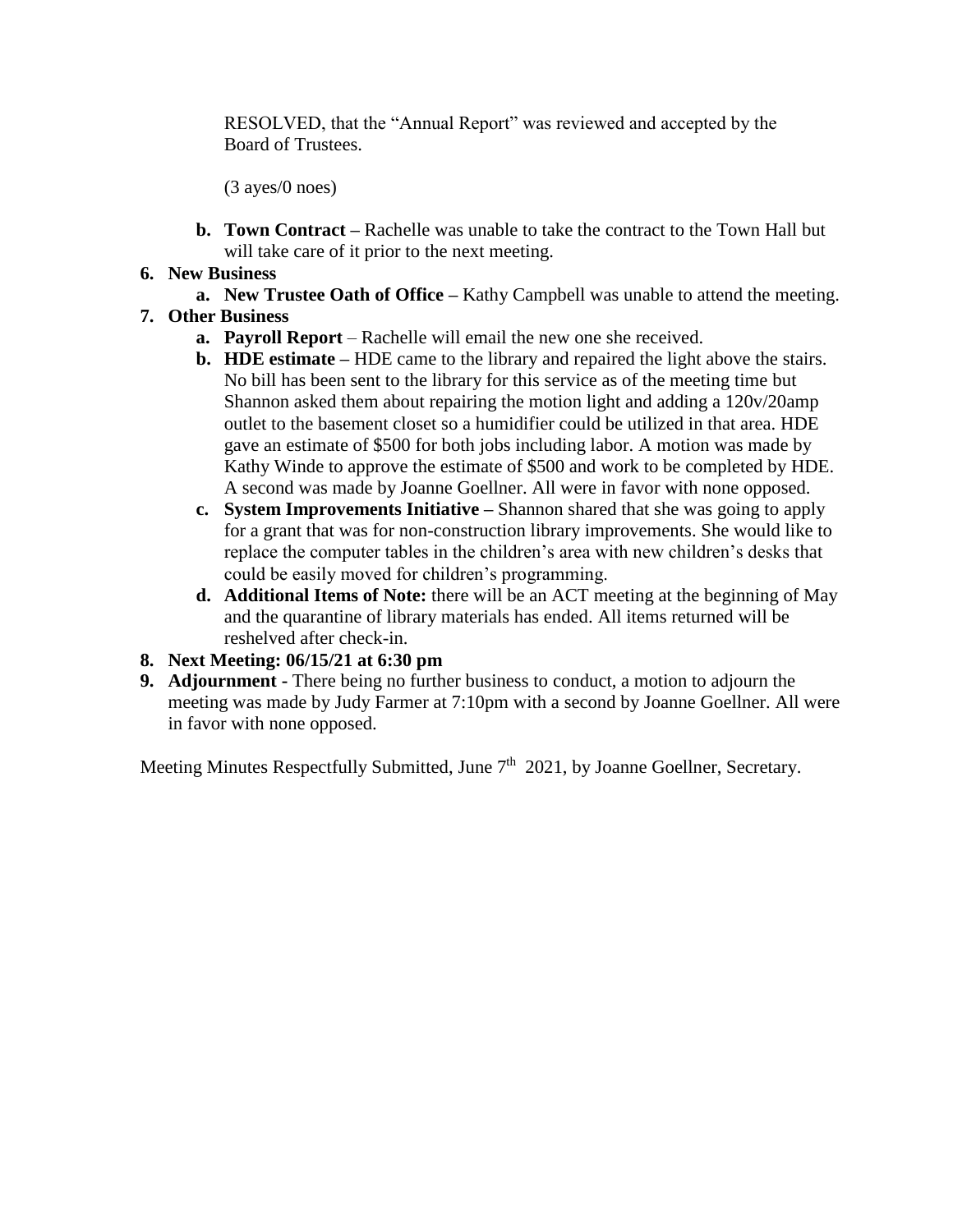### **Librarians Report –** April 20, 2021

## *Operating Budget*

## *Receipts*

March Receipts: \$80.20 (\$55.75 Fines / \$10.75 Copies / \$13.70 Print) *Receipts year to date*: \$ 3,490.10 (includes \$3,298 System Appropriation) This represents fine/copy/print revenue. This year our revenue commitment is \$2,302.

### *Expenditures*

March: \$189.84 *Expenditures year to date:* \$2,209.85 This year our expenditure allotment is \$5,600.

## *Circulation*

March was 2,587. This was up by 364 or 16.4% Year to date is 6,862. This is down by 1,079 or -13.6%

### *Computer Use*

March was 40. This was down by 4 or -9.1% Year to date is 148. This is down by 8 or -5.1%

### *Laptop Use*

March was 11. This was up by 2 Year to date is 37. This is down by 6

### *Wireless Usage*

March was 109. This was up by 21 or 23.9% Year to date is 294. This is down by 26 or -8.1%

### *Patron Count*

March was 1,066. This was up by 344 or 47.6% Year to date is 2,355. This is down by 842 or -26.3%

### *Programs*

- **In-Library Take and Makes**
	- o Spring Keychain **(12 participated)**
	- o Easter Theme **(25 participated)**
	- o Love Your Library Theme
	- o Earth Day Theme

### *Donations*

George Getz and Sharon Kelly

#### *Other*

 State Report – Non-financials and financials are complete. Report and Annual Report will be ready for approval at the May Meeting